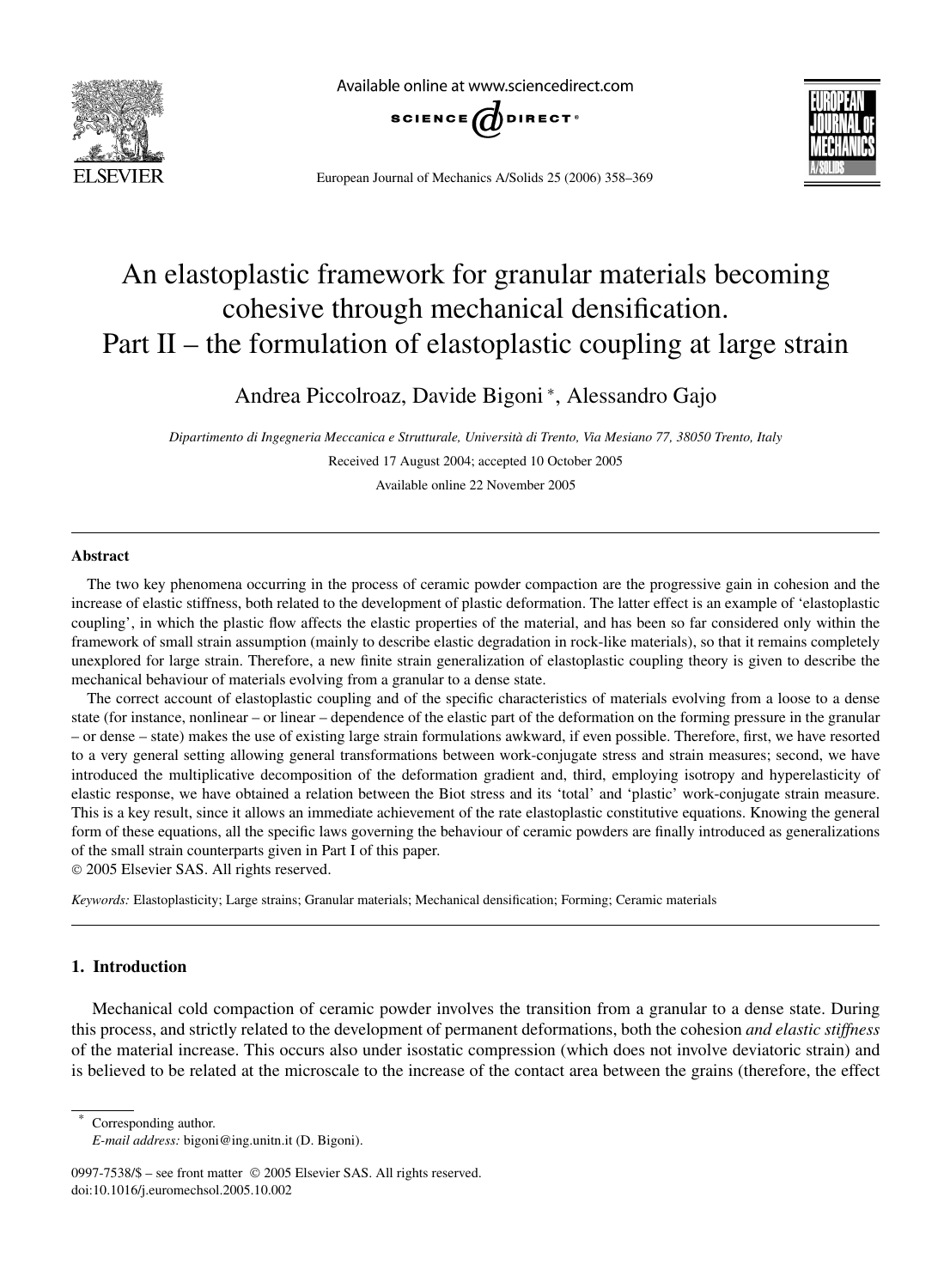should not be confused with a large strain effect). The increase of elastic stiffness with permanent deformation is a sort of 'inverse damage', which can be described making recourse to the concept of elastoplastic coupling, originally invented to model elastic degradation, and employed in the Part I of this paper to describe the stiffening during plastic deformation of ceramic powder. However, a large strain formulation of elastoplastic coupling has never been attempted. That this formulation is not trivial can be deduced from the fact that elastic characteristics have been assumed to be independent of plastic deformation in all elastoplastic models proposed for soils (Borja and Tamagnini, 1998; Callari et al., 1998; Rouainia and Muir Wood, 2000; Ortiz and Pandolfi, 2004) and in more general contexts (see among others: Simo and Miehe, 1992; Peric et al., 1992; Schieck and Stumpf, 1993; Simo and Meschke, 1993; Ibrahimbegovic, 1994).

Since the existing large strain formulations do not appear to be easily generalizable to admit a coupling between elastic and plastic deformations, we have recurred to the early formulation by Hill and Rice (1973) (see also Hill, 1978; Petryk and Thermann, 1985; Bigoni, 1996, 2000), which (although not explicitly mentioned) has been formulated in such a generality to include coupling. Following this approach, the level of generality is so high that the following choices are not required: stress/strain measures [except that these are work-conjugate (Hill, 1968)], elastic and plastic strain decomposition, elastic law, yield function, flow and hardening rules. After this framework is provided, the multiplicative strain decomposition of Lee (1969) and Willis (1969) is introduced. At this point, assuming that the elastic response be hyperelastic and isotropic we have proved that a general relation exists, in which the Biot stress is related to its work-conjugate 'total' and 'plastic' strain measure (and to a generic set of scalar hidden variables). This achievement turns out to be crucial since it allows immediate use of the general formulation previously developed.<sup>1</sup> Finally, the coupling and hardening laws, the yield function and all constitutive relations provided in Part I of this paper for the infinitesimal theory are consistently generalized to include large strains.

## **2. The skeleton of large strain elastoplasticity**

#### *2.1. Some preliminaries on work conjugacy*

 $\epsilon$ 

A broad constitutive framework for isothermal and time independent large elastoplastic deformations is presented, based on the concept of work conjugacy in the Hill sense (Hill, 1968, 1978). In particular, employing Ogden (1984) notation, a pair of symmetric, Lagrangean, stress  $T^{(m)}$  and strain  $E^{(m)}$  measures<sup>2</sup> are work-conjugate when the stress power density per unit volume in the reference configuration can be expressed as

$$
T^{(m)} \cdot \dot{E}^{(m)} = S \cdot \dot{F},\tag{1}
$$

where a dot over a symbol denotes material time derivative, *F* is the deformation gradient and *S* the first Piola– Kirchhoff stress tensor

$$
S = JTF^{-T} = KF^{-T},\tag{2}
$$

in which  $J = \det F$  and  $T$  and  $K = JT$  are the Cauchy and Kirchhoff stresses, respectively.

For integer (positive, null or negative) exponent *m*, we introduce the following Lagrangean strain measures

$$
\begin{cases}\nE^{(m)} = \frac{1}{m}(U^m - I), & \text{if } m \neq 0, \\
E^{(0)} = \log U, & \text{if } m = 0,\n\end{cases}
$$
\n(3)

where the logarithm of a tensor is defined as in Ogden (1984) and

$$
\boldsymbol{U} = \left(\boldsymbol{F}^{\mathrm{T}}\boldsymbol{F}\right)^{1/2},\tag{4}
$$

<sup>&</sup>lt;sup>1</sup> The law between Biot stress and its work-conjugate strain measure could obviously be transformed into different (work-conjugate) stress/strain measures, but this would be cumbersome and useless, since the generality of the Hill and Rice (1973) approach allow us to use the obtained law directly.

<sup>&</sup>lt;sup>2</sup> The notation  $T^m = T T \dots T$  (or  $E^m$ ) should not be confused with  $T^{(m)}$  (or  $E^{(m)}$ ). *m* times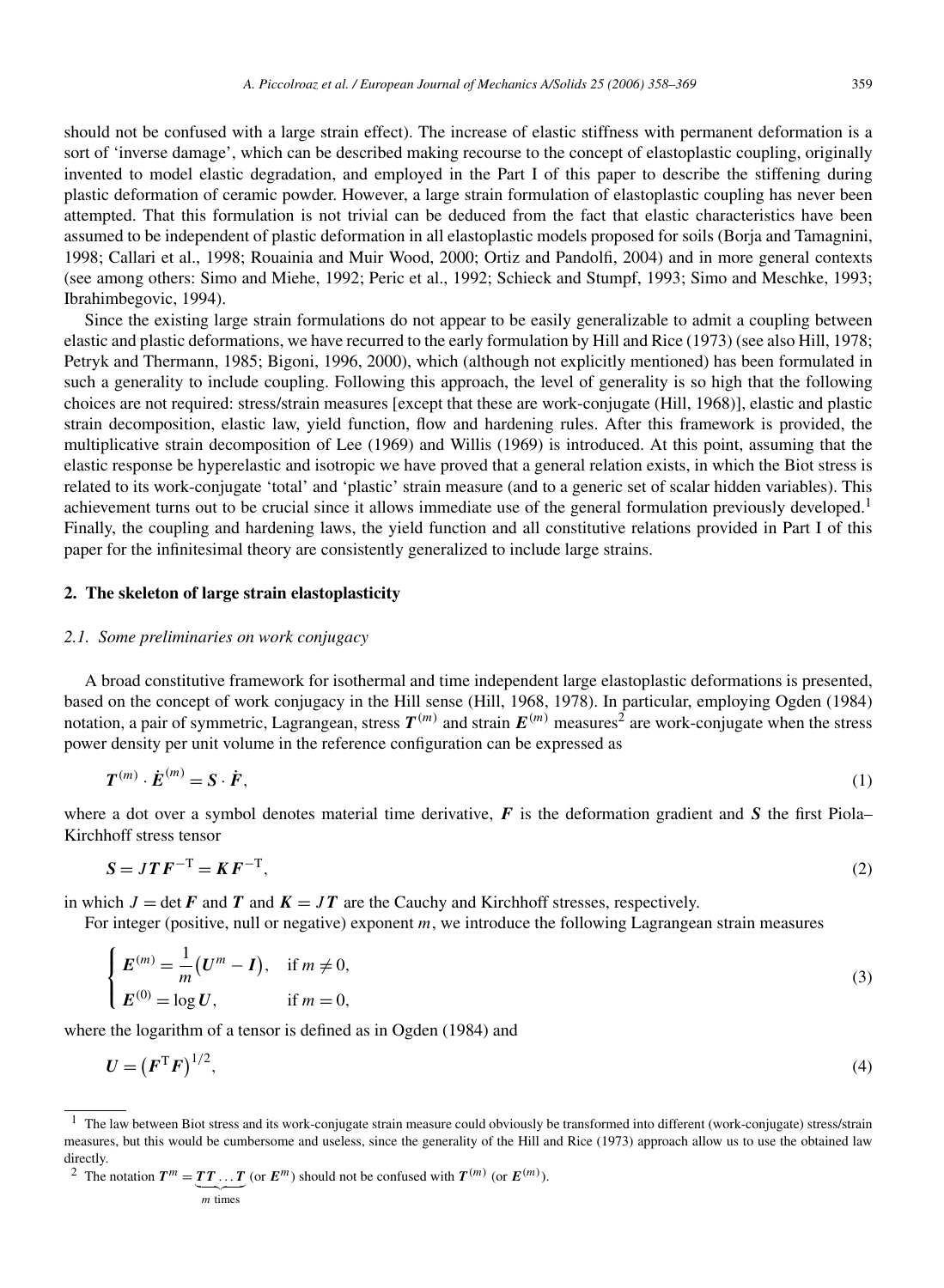is the right stretch tensor. For a given *m*,  $E^{(m)}$  is defined by (3) and the corresponding work-conjugate stress measure  $T^{(m)}$  can be defined imposing Eq. (1). For instance, for  $m = 2$ , the Green–Lagrange strain results from Eq. (3) and Eq. (1) provides for  $T^{(2)}$  the second Piola–Kirchhoff stress tensor

$$
E^{(2)} = \frac{1}{2}(U^2 - I), \quad \text{conjugate to} \quad T^{(2)} = F^{-1}KF^{-T}.
$$
 (5)

A conjugate pair of stress and strain that will become useful later is formed by the Biot stress tensor  $T^{(1)}$  and the strain measure *E(*1*)* , defined as

$$
E^{(1)} = U - I, \quad \text{conjugate to} \quad T^{(1)} = \frac{1}{2} (T^{(2)}U + UT^{(2)}).
$$
 (6)

It is well-known however that it is not always the easy task of the two above examples to obtain the stress measure conjugated to a given strain of the form (3). For instance, the conjugate of the logarithmic strain  $E^{(0)}$  has a very complex form (Hoger, 1987), which simplifies to the rotated stress only when the two measures result coaxial, namely,

$$
E^{(0)} = \log U \quad \text{conjugate to} \quad T^{(0)} = R^{T} K R, \tag{7}
$$

(where  $R = FU^{-1}$  is the rotation tensor) if and only if the following coaxiality condition holds true

$$
E^{(0)}T^{(0)} = T^{(0)}E^{(0)} \iff (\log V)K = K \log V,\tag{8}
$$

where *V* is the left stretch tensor, so that  $F = RU = VR$  (note that the above equivalence is an immediate consequence of the fact that the logarithmic function is isotropic). Condition (8) is satisfied for isotropic elasticity, but may be not in more general contexts, such as for instance elastoplasticity (Sansour, 2001). It may be instructive for subsequent considerations to note that, when the coaxiality condition (8) holds true, the following relation

$$
\boldsymbol{T}^{(0)} \cdot \dot{\boldsymbol{E}}^{(0)} = \boldsymbol{K} \cdot (\log \boldsymbol{V}) \tag{9}
$$

can be proved (Ogden, 1984) showing that the Eulerian stress and strain measures  $K$  and log  $V$  are workconjugate (Hill, 1968).

#### *2.2. The basic assumptions of elastoplasticity*

Following Bigoni (2000), inelastic materials are considered that may at any stage of deformation exhibit a purely elastic response for appropriate loading. For these materials, elastic response is assumed to be a one-to-one relation between a work-conjugate pair  $T^{(m)}$  and  $E^{(m)}$ 

$$
\boldsymbol{T}^{(m)} = \widehat{\boldsymbol{T}}^{(m)}(\boldsymbol{E}^{(m)}, \mathcal{K}), \qquad \boldsymbol{E}^{(m)} = \widehat{\boldsymbol{E}}^{(m)}(\boldsymbol{T}^{(m)}, \mathcal{K}), \tag{10}
$$

where  $\hat{T}^{(m)}$  and  $\hat{E}^{(m)}$  are functionals depending on the prior history of inelastic deformation through the unspecified set  $K$  of variables of generic tensorial nature (thus embracing scalars, vectors, second-order tensors and possibly higher-order tensors). For a purely elastic deformation rate,  $K$  remains fixed, so that we have

$$
\dot{T}^{(m)} = \mathbb{E}[\dot{E}^{(m)}], \qquad \dot{E}^{(m)} = \mathbb{M}[\dot{T}^{(m)}],
$$
\n(11)

where the fourth-order tensors  $E$  and  $M$  possess the minor symmetries induced by  $E$  and  $T$ , while the major symmetry is not a-priori requested (differently from Hill and Rice, 1973). They are defined as

$$
\mathbb{E}\big(\boldsymbol{E}^{(m)},\mathcal{K}\big)=\frac{\partial\widehat{\boldsymbol{T}}^{(m)}}{\partial\boldsymbol{E}^{(m)}},\qquad\mathbb{M}\big(\boldsymbol{T}^{(m)},\mathcal{K}\big)=\frac{\partial\widehat{\boldsymbol{E}}^{(m)}}{\partial\boldsymbol{T}^{(m)}}.\tag{12}
$$

Tensors (12) obviously satisfy

$$
\mathbb{E} = \mathbb{M}^{-1}.\tag{13}
$$

For an increment involving elastic and inelastic strain rates, we may write

$$
\dot{\boldsymbol{T}}^{(m)} = \mathbb{E}[\dot{\boldsymbol{E}}^{(m)}] - \dot{\boldsymbol{\Lambda}} \mathbb{E}[\boldsymbol{P}], \qquad \dot{\boldsymbol{E}}^{(m)} = \mathbb{M}[\dot{\boldsymbol{T}}^{(m)}] + \dot{\boldsymbol{\Lambda}} \boldsymbol{P}, \tag{14}
$$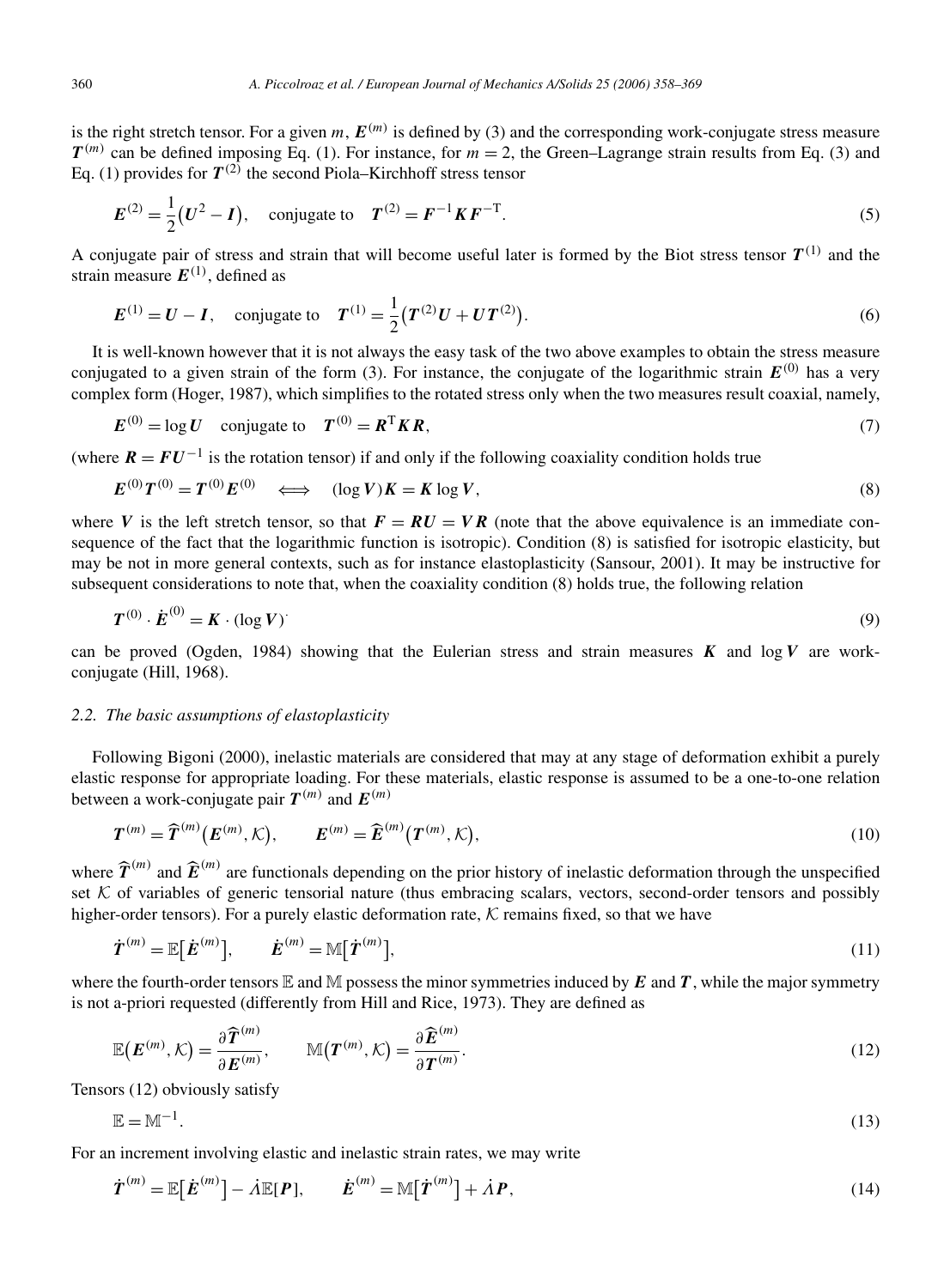where  $P \in Sym$  sets the 'direction' (or the 'mode') of the irreversible deformation, which is given by

$$
\dot{\Lambda}\mathbf{P} = -\mathbb{E}^{-1}\frac{\partial \widehat{\mathbf{\mathcal{I}}}^{(m)}}{\partial \mathcal{K}}[\dot{\mathcal{K}}] = \frac{\partial \widehat{\mathbf{\mathcal{E}}}^{(m)}}{\partial \mathcal{K}}[\dot{\mathcal{K}}].
$$
\n(15)

The scalar  $\Lambda \geq 0$  appearing in Eq. (14) is the plastic multiplier and vanishes for purely elastic response, namely, when  $\dot{\mathcal{K}} = 0$ .

A yield surface is assumed at each  $K$ , which may be alternatively expressed in stress and strain spaces as

$$
f_{\boldsymbol{T}^{(m)}}(\boldsymbol{T}^{(m)},\mathcal{K}) \leq 0 \quad \text{or as} \quad f_{\boldsymbol{E}^{(m)}}(\boldsymbol{E}^{(m)},\mathcal{K}) \leq 0,\tag{16}
$$

thus defining regions of the  $T^{(m)}$  or  $E^{(m)}$  space, respectively, within which the response is elastic.

## *2.3. Direct rate constitutive equations*

Prager's consistency condition requires

$$
\dot{f}_{T^{(m)}} = \dot{f}_{E^{(m)}} = 0,\tag{17}
$$

when inelastic strain rate is different from zero. As a consequence, employing the stress space representation, the elastoplastic incremental constitutive equations can be written as

$$
\dot{\boldsymbol{T}}^{(m)} = \begin{cases} \mathbb{E}[\dot{\boldsymbol{E}}^{(m)}] - \frac{1}{g} \langle \boldsymbol{Q} \cdot \mathbb{E}[\dot{\boldsymbol{E}}^{(m)}] \rangle \mathbb{E}[\boldsymbol{P}] & \text{if } f_{\boldsymbol{T}^{(m)}}(\boldsymbol{T}^{(m)}, \mathcal{K}) = 0, \\ \mathbb{E}[\dot{\boldsymbol{E}}^{(m)}] & \text{if } f_{\boldsymbol{T}^{(m)}}(\boldsymbol{T}^{(m)}, \mathcal{K}) < 0, \end{cases} \tag{18}
$$

where the operator  $\langle \cdot \rangle$  denotes the Macaulay brackets, i.e.  $\forall \alpha \in \mathbf{R}$ ,  $\langle \alpha \rangle = (\alpha + |\alpha|)/2$ . Moreover, the symmetric second-order tensor

$$
\mathbf{Q} = \frac{\partial f_{\mathbf{T}^{(m)}}}{\partial \mathbf{T}^{(m)}},\tag{19}
$$

is the yield function gradient and the plastic modulus

$$
g = h + \mathbf{Q} \cdot \mathbb{E}[\mathbf{P}], \tag{20}
$$

is assumed to be strictly positive (a negative plastic modulus would correspond to a so-called locking material, not considered here). In the Hill (1967) notation, the hardening modulus *h* in (20) describes:

- *hardening* when positive,
- *softening* when negative,
- *perfect plasticity* when null.

The hardening modulus is defined as

$$
\dot{A}h = -\frac{\partial f_{T^{(m)}}}{\partial \mathcal{K}} \cdot \dot{\mathcal{K}},\tag{21}
$$

and, as Hill (1967) remarks, hardening and softening are not measure-invariant concepts, in the sense that *h* depends on the choice of  $T^{(m)}$  and  $E^{(m)}$ . Therefore, the above nomenclature is, to some extent, arbitrary. Moreover, we remark that, in addition to *h*, also  $Q$ ,  $P$  and  $E$  are measure-dependent. On the contrary, the plastic modulus  $g$  can be shown to be measure-independent (Hill, 1967; Petryk, 2000). Note also that all quantities appearing in the rate equations (18) fully depend on the entire path of deformation reckoned from some ground state.

#### *2.4. Inverse rate constitutive equations*

Under the assumption of positive hardening, the rate equations (18) can be inverted to relate the material derivative of the strain measure to the material derivative of the work-conjugate stress. In particular, taking the scalar product of the first equation in (18) with *Q* gives

$$
\mathbf{Q} \cdot \dot{\mathbf{T}}^{(m)} = \mathbf{Q} \cdot \mathbb{E}[\dot{\mathbf{E}}^{(m)}] - \frac{\mathbf{Q} \cdot \mathbb{E}[\mathbf{P}]}{g} \langle \mathbf{Q} \cdot \mathbb{E}[\dot{\mathbf{E}}^{(m)}] \rangle.
$$
 (22)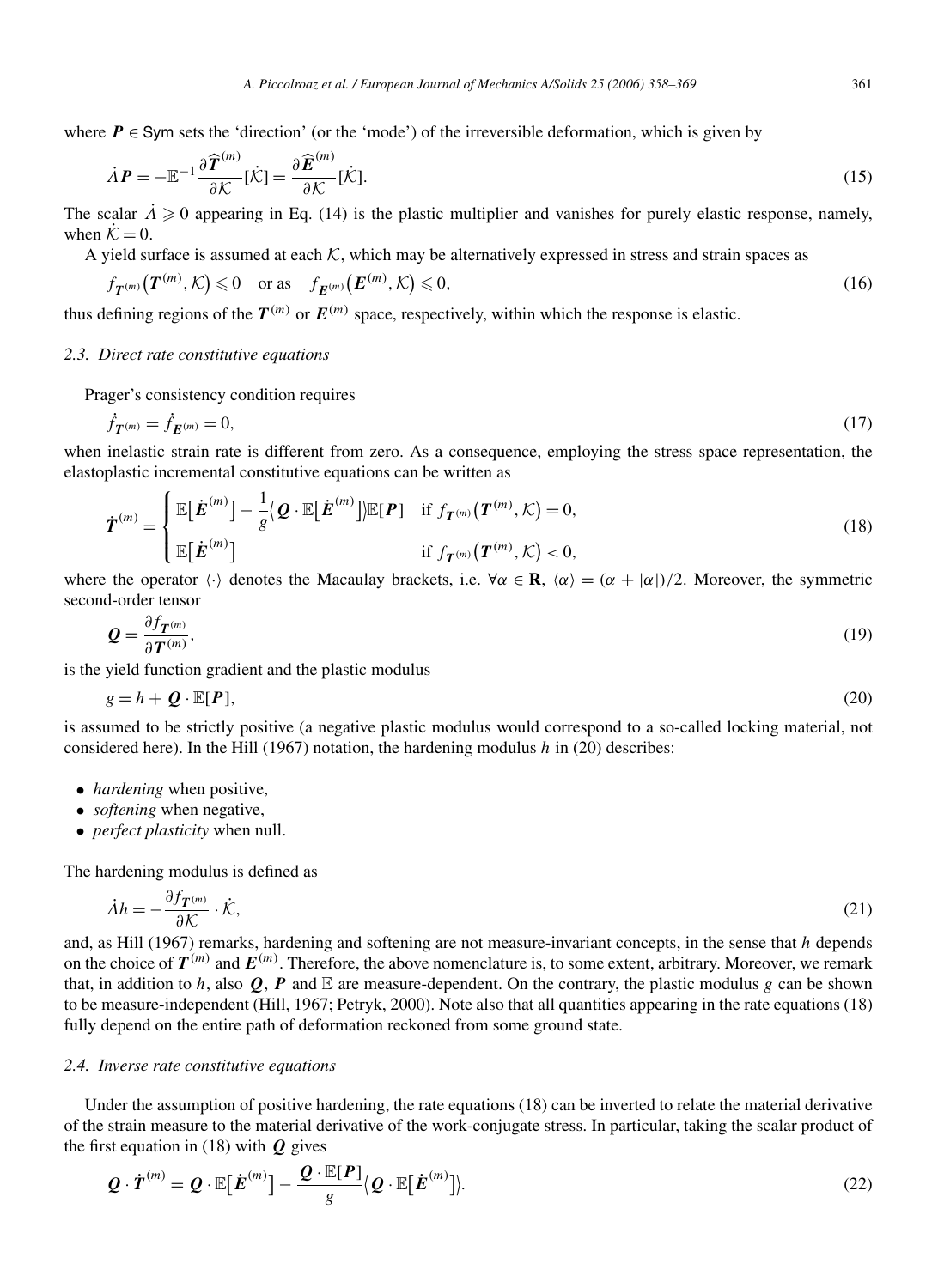In the case when  $h > 0$ , we note that

$$
\mathrm{sgn}(\boldsymbol{Q}\cdot\mathbb{E}[\dot{\boldsymbol{E}}^{(m)}])=\mathrm{sgn}(\boldsymbol{Q}\cdot\dot{\boldsymbol{T}}^{(m)}).
$$

Therefore, assuming positive hardening,  $h > 0$ , and using (22), we obtain the inverse constitutive equations

$$
\dot{E}^{(m)} = \begin{cases} \mathbb{M}[\dot{T}^{(m)}] + \frac{1}{h} \langle \mathcal{Q} \cdot \dot{T}^{(m)} \rangle \mathbf{P} & \text{if } f_{T^{(m)}}(T^{(m)}, \mathcal{K}) = 0, \\ \mathbb{M}[\dot{T}^{(m)}] & \text{if } f_{T^{(m)}}(T^{(m)}, \mathcal{K}) < 0. \end{cases}
$$
(23)

The rate constitutive equations (18) or (23) represent a broad constitutive framework, within which:

all possible choices of  $T^{(m)}$  and  $E^{(m)}$  are equivalent and the requirement of material frame indifference (Truesdell and Noll, 1965) is never violated.

Moreover, the framework is so general that it does not imply any particular choice of

- elastic and plastic strain decomposition,
- hypo- or hyper-elastic law,
- yield function, flow and hardening rules.

It is however clear that in order to set up the constitutive modelling of a particular material, we need to introduce specific laws. This objective will be pursued in three steps of deceasing generality in the following: first, we will introduce the multiplicative elastic and plastic strain decomposition and requirement of objectivity and isotropy of the elastic constitutive law; second, a form of elastic constitutive equation will be proposed, depending on plastic deformation and thus capable of describing the elastic behaviour of granular and dense materials; third, yield function and hardening laws are introduced as simple generalizations of the rules formulated in Part I of this paper under the small strain assumption.

## **3. The multiplicative decomposition and the elastic law**

The multiplicative decomposition of deformation gradient *F* into elastic  $F_e$  and plastic  $F_p$  components introduced by Lee (1969) and Willis (1969) is adopted (Fig. 1):

$$
F = F_e F_p. \tag{24}
$$



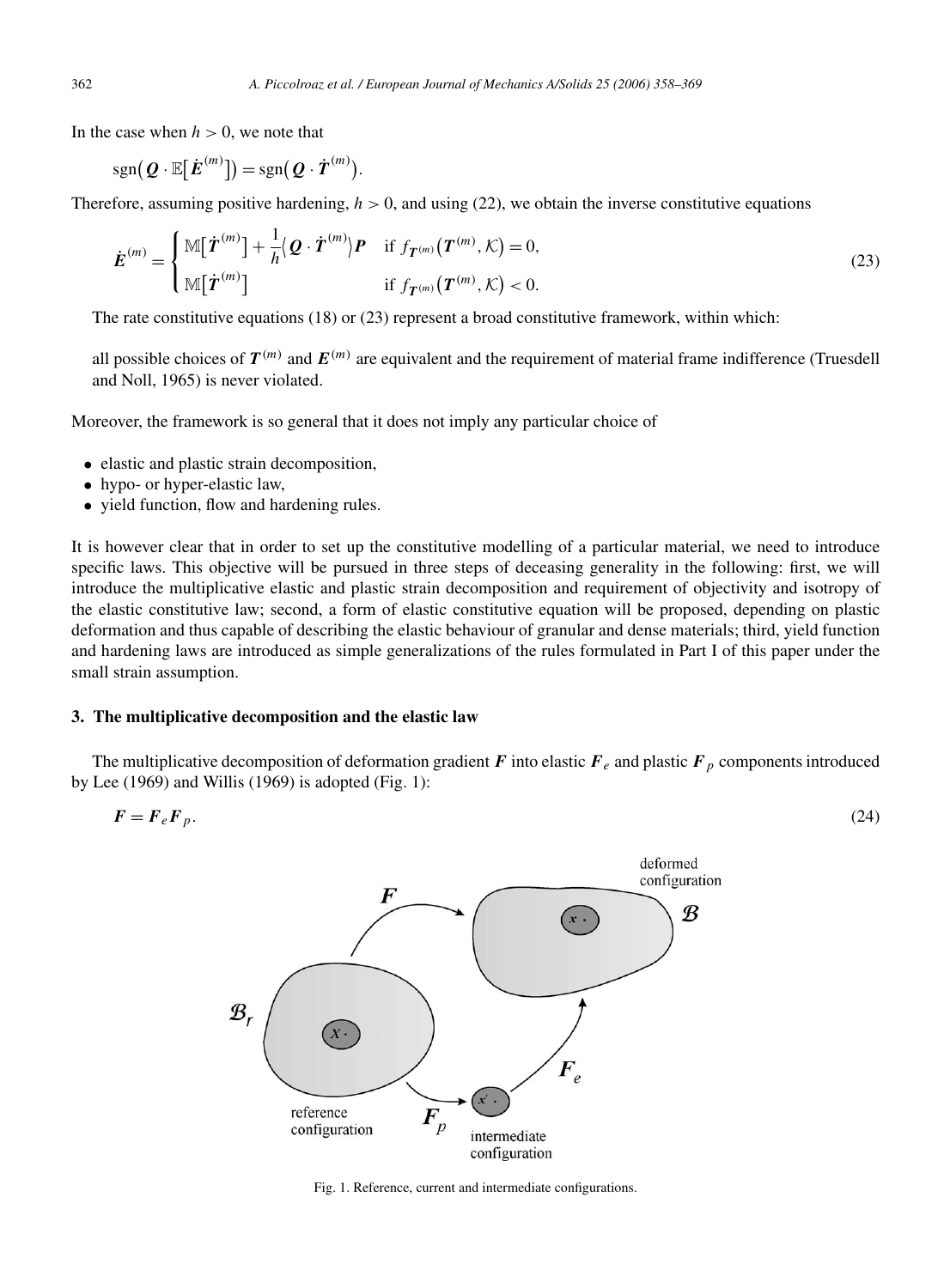According to Eq. (24), using the left polar decomposition  $F = VR$ , we introduce the elastic and plastic left stretch and rotation tensors  $V_e$ ,  $V_p$ ,  $R_e$  and  $R_p$ , satisfying

$$
\boldsymbol{F}_e = \boldsymbol{V}_e \boldsymbol{R}_e, \qquad \boldsymbol{F}_p = \boldsymbol{V}_p \boldsymbol{R}_p,\tag{25}
$$

while using the right polar decomposition  $F = RU$ , the right elastic and plastic stretch tensors  $U_e$  and  $U_p$  are defined so that they satisfy

$$
\boldsymbol{F}_e = \boldsymbol{R}_e \boldsymbol{U}_e, \qquad \boldsymbol{F}_p = \boldsymbol{R}_p \boldsymbol{U}_p. \tag{26}
$$

A crucial expedient, employed also by Ortiz and Pandolfi (2004), to describe the behaviour of granular materials is to refer to the logarithmic strains defined as

$$
\epsilon = \log V, \quad \epsilon_e = \log V_e, \quad \epsilon_p = \log V_p,\tag{27}
$$

and

$$
E^{(0)} = \log U, \quad E_e^{(0)} = \log U_e, \quad E_p^{(0)} = \log U_p. \tag{28}
$$

The interest in employing definitions (27) and (28) is that these allow a decoupling between the volumetric logarithmic elastic and plastic deformations, namely

$$
\text{tr}\,\epsilon = \text{tr}\,\epsilon_e + \text{tr}\,\epsilon_p = \text{tr}\,E^{(0)} = \text{tr}\,E^{(0)}_e + \text{tr}\,E^{(0)}_p,\tag{29}
$$

which, employing the usual definition of *J* and noting the property (for every symmetric tensor *A*)

$$
tr(\log A) = \log(\det A),\tag{30}
$$

can be written as

$$
\log J = \log J_e + \log J_p. \tag{31}
$$

#### **4. Objectivity and isotropy of elastic response**

We refer now to an isotropic elastic law relating the Kirchhoff stress  $K$  to the elastic deformation gradient  $F_e$  in the generic form

$$
\mathbf{K} = \widehat{\mathbf{K}}(\mathbf{F}_e, k_i),\tag{32}
$$

where *function K may depend also on generic plastic scalar variables ki, assumed invariant with respect to every symmetry group of the material and change in observer*.

In general, the elastic response must be objective, but in addition we assume for simplicity that the elastic response be isotropic. The latter requirement implies the coaxiality condition (8), a requisite more important than it may appear, since it ensures the work conjugacy  $(7)$  and its Eulerian counterpart. Therefore, function  $K$  is assumed to satisfy:

#### P1. The objectivity requirement

$$
\widehat{\boldsymbol{K}}(\boldsymbol{F}_e, k_i) = \boldsymbol{R}^{\mathrm{T}} \widehat{\boldsymbol{K}}(\boldsymbol{R}\boldsymbol{F}_e, k_i) \boldsymbol{R}, \quad \forall \boldsymbol{R} \in \text{Orth}^+. \tag{33}
$$

P2. The isotropy requirement

$$
\widehat{\mathbf{K}}(\mathbf{F}_e, k_i) = \widehat{\mathbf{K}}(\mathbf{F}_e \mathbf{R}, k_i), \quad \forall \mathbf{R} \in \text{Orth}^+. \tag{34}
$$

Though the generalization of the formulation to anisotropy of the elastic response would definitely be important to capture certain experimental evidence connected to the development of various form of instabilities (see Gajo et al., 2004, for a discussion relative to the infinitesimal theory in the context of granular media), we note that this generalization is for the moment lacking for granular material subject to large strains, even in the relatively simple setting in which cohesion and coupling are neglected.

As a consequence of isotropy, Eq. (34), the rotation in the left polar decomposition does not alter the values of function  $\vec{\bm{K}}$ ,

$$
\widehat{\mathbf{K}}(\mathbf{F}_e, k_i) = \widehat{\mathbf{K}}(\mathbf{V}_e, k_i),\tag{35}
$$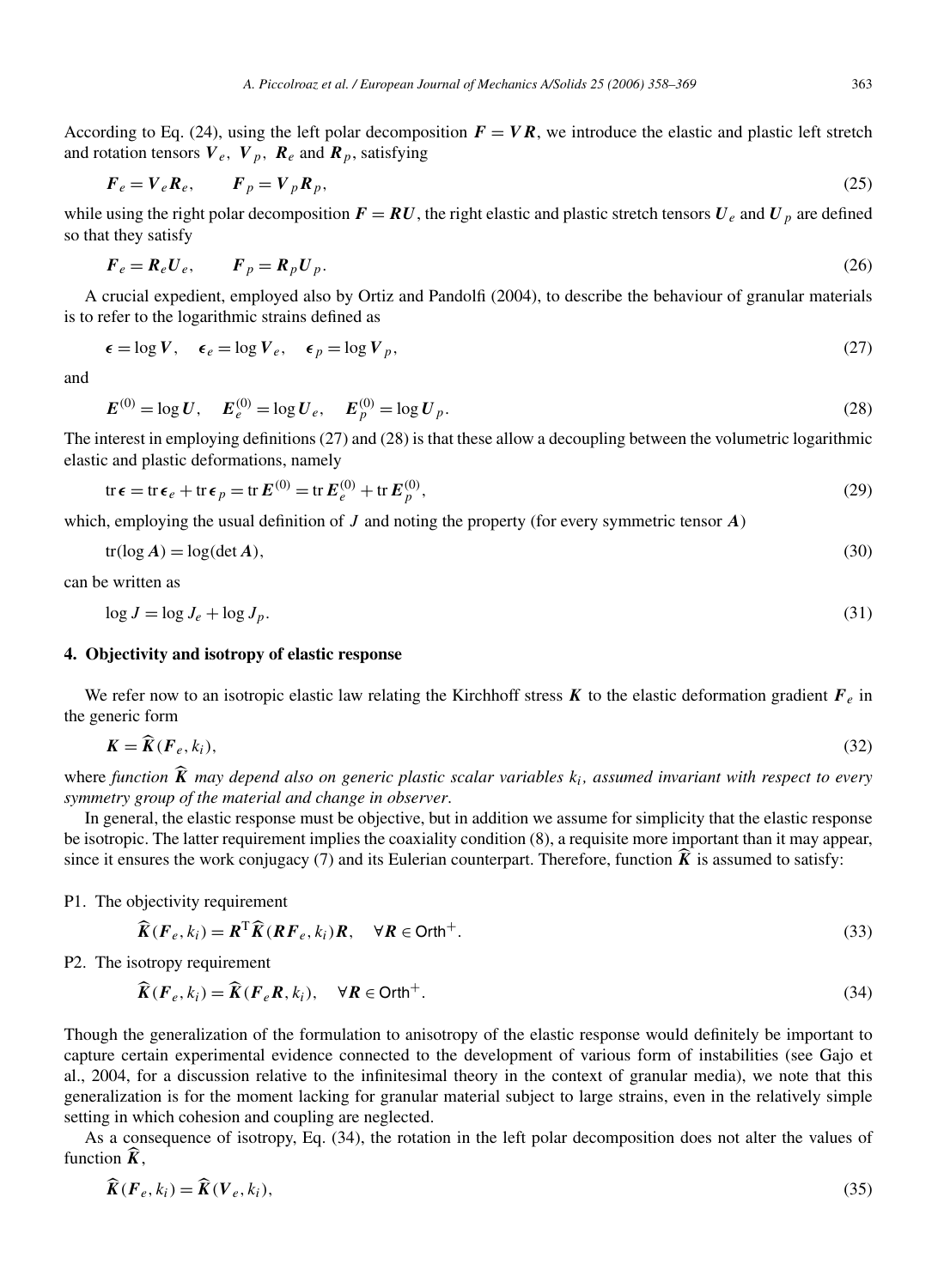so that function  $\vec{K}$  depends only on the elastic left stretch tensor. Noting the identity

$$
\boldsymbol{F}_e = \boldsymbol{R} \boldsymbol{U} \boldsymbol{U}_p^{-1} \boldsymbol{R}_p^{\mathrm{T}},\tag{36}
$$

isotropy and objectivity allow us to introduce the following transformations

$$
\mathbf{K} = \widehat{\mathbf{K}} \left( \mathbf{R} U \mathbf{U}_p^{-1} \mathbf{R}_p^T, k_i \right) = \widehat{\mathbf{K}} \left( \mathbf{R} U \mathbf{U}_p^{-1}, k_i \right) = \mathbf{R} \widehat{\mathbf{K}} \left( U \mathbf{U}_p^{-1}, k_i \right) \mathbf{R}^T, \tag{37}
$$

so that we get

$$
\mathbf{K} = \widehat{\mathbf{K}}(\mathbf{F}_e, k_i) = \mathbf{R}\widehat{\mathbf{K}}\left(\mathbf{U}\mathbf{U}_p^{-1}, k_i\right)\mathbf{R}^{\mathrm{T}}.\tag{38}
$$

Employing now the rotated stress  $R^{T} K R$ , the constitutive law (32) can be written in the form

$$
\boldsymbol{R}^{\mathrm{T}}\boldsymbol{K}\boldsymbol{R}=\widehat{\boldsymbol{K}}\left(\boldsymbol{U}\boldsymbol{U}_{p}^{-1},k_{i}\right),\tag{39}
$$

relating the rotated stress to the total and plastic right stretch tensors.

Now, the rotated stress is related to the Biot stress through (Ogden, 1984)

$$
T^{(1)} = \frac{1}{2} (U^{-1}R^{T}KR + R^{T}KRU^{-1}),
$$
\n(40)

so that in conclusion we obtain the elastic constitutive law in the form

$$
T^{(1)} = \frac{1}{2} (U^{-1} \widehat{K} (U U_p^{-1}, k_i) + \widehat{K} (U U_p^{-1}, k_i) U^{-1}),
$$
\n(41)

relating the Biot stress to the global and plastic right stretch tensors.

Since Eq. (6) shows that tensor  $E^{(1)}$  is the right stretch tensor *U* with the identity subtracted:

Eq. (41) expresses a relation between the two work-conjugate measures  $T^{(1)}$  and  $E^{(1)}$  of the type (10), in which the set K is now including  $U_p^{-1}$  and the scalars  $k_i$ .

# **5. Formulation of the rate model**

Until this point, all the equations are at a high level of generality; now, to develop the model for powder densification, further specific laws are introduced, including the particular hyperelastic-plastic coupling rule, yield function and hardening laws. Since these laws are essentially extensions of those already employed in the small strain formulation, details on physical motivations determining the specific choices will be omitted for conciseness.

## *5.1. Elastoplastic coupling*

The elastic properties of granular materials can be described by a hyperelastic nonlinear law providing a generalization to finite strains of the corresponding equation introduced in Part I, Section 2.5. This generalization is represented by the following potential

$$
\phi(\epsilon_e, \epsilon_p) = -\frac{\mu}{3} (\text{tr}\,\epsilon_e)^2 + c \,\text{tr}\,\epsilon_e + (p_0 + c) \bigg[ \bigg( d - \frac{1}{d} \bigg) \frac{(\text{tr}\,\epsilon_e)^2}{2\tilde{\kappa}} + d^{1/n} \tilde{\kappa} \exp \bigg( -\frac{\text{tr}\,\epsilon_e}{d^{1/n} \tilde{\kappa}} \bigg) \bigg] + \mu \epsilon_e \cdot \epsilon_e, \tag{42}
$$

where  $\tilde{\kappa}$  is the elastic logarithmic bulk modulus,  $p_0$  is the initial confining pressure, *c*, *d*, and  $\mu$  are scalar parameters depending on the volumetric plastic strain tr $\epsilon_p = \text{tr } E_p^{(0)}$ , providing the elastoplastic coupling. The dependence of parameters  $c, d$ , and  $\mu$  on the volumetric plastic strain is made explicit by the following equations

$$
\mu = \mu_0 + c \left( d - \frac{1}{d} \right) \mu_1, \quad d = 1 + B \langle p_c - p_{cb} \rangle,
$$
  

$$
c = c_{\infty} \left[ 1 - \exp \left( -\Gamma \langle p_c - p_{cb} \rangle \right) \right],
$$
 (43)

and

$$
\exp\left(\operatorname{tr} \boldsymbol{E}_p^{(0)}\right) - 1 = -\tilde{a}_1 \exp\left(-\frac{\Lambda_1}{p_c}\right) - \tilde{a}_2 \exp\left(-\frac{\Lambda_2}{p_c}\right),\tag{44}
$$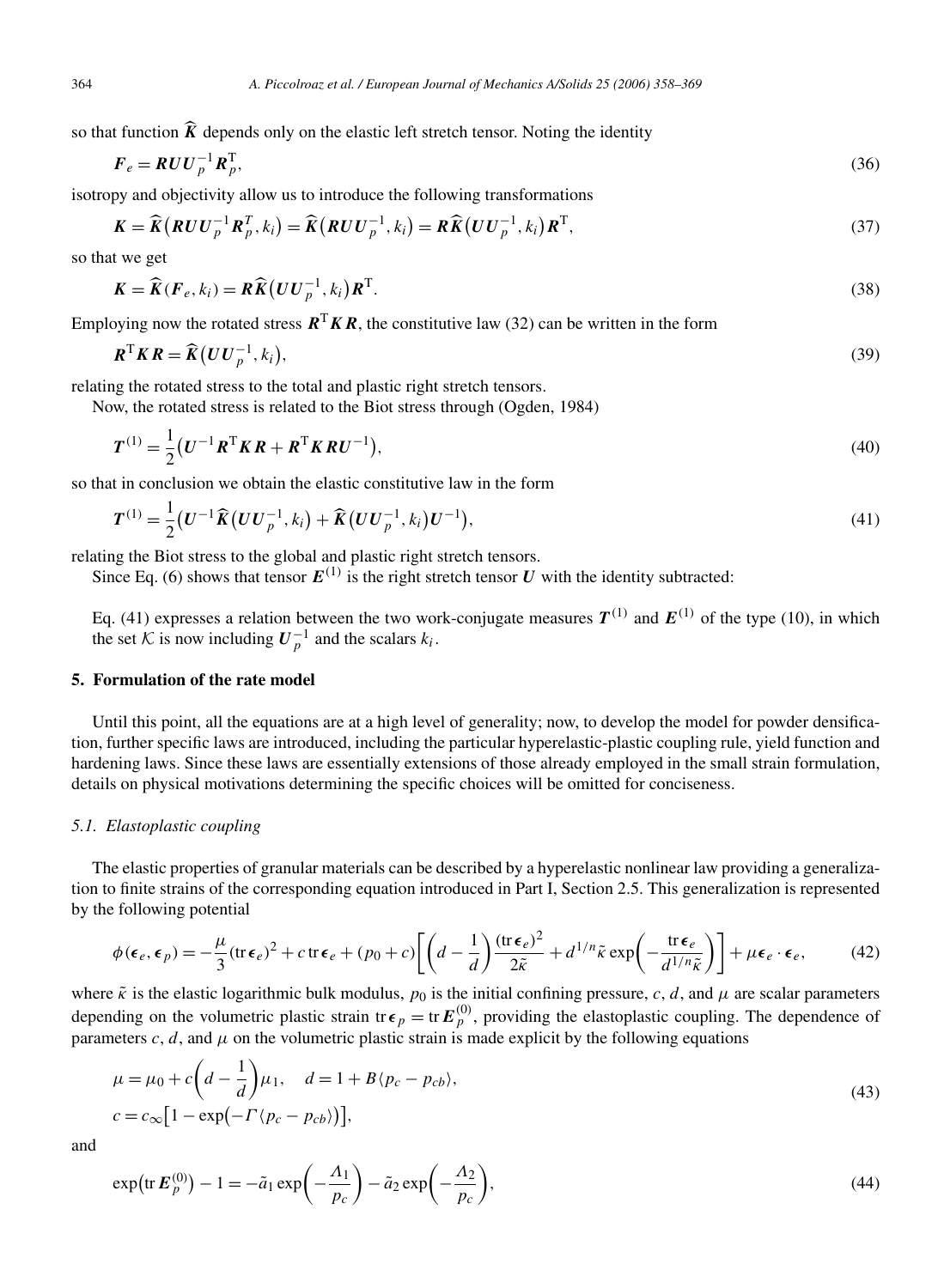where  $\mu_0$ ,  $\mu_1$ ,  $B$ ,  $p_{cb}$ ,  $c_{\infty}$ ,  $\Gamma$ ,  $\tilde{a}_1$ ,  $\tilde{a}_2$ ,  $A_1$ , and  $A_2$  are positive material constants. It can be noted that Eqs. (43) do not include 'geometrical terms' and thus coincide with those of the small strain formulation, whereas Eq. (44) has been consistently generalized.

The potential (42) represents an isotropic function of the logarithmic strain and can be written as the sum of a volumetric and a deviatoric component. The deviatoric potential coincides with that employed by Ortiz and Pandolfi (2004) in the special case of null cohesion  $c = 0$  and null coupling  $d = 1$ .

The Kirchhoff stress can be obtained from the potential (42) as

$$
K = \frac{\partial \phi}{\partial \epsilon_e},\tag{45}
$$

so that it results in the form

$$
\mathbf{K} = \left\{ -\frac{2}{3}\mu \operatorname{tr} \boldsymbol{\epsilon}_e + c + (p_0 + c) \left[ \left( d - \frac{1}{d} \right) \frac{\operatorname{tr} \boldsymbol{\epsilon}_e}{\tilde{\kappa}} - \exp \left( -\frac{\operatorname{tr} \boldsymbol{\epsilon}_e}{d^{1/n} \tilde{\kappa}} \right) \right] \right\} \boldsymbol{I} + 2\mu \boldsymbol{\epsilon}_e. \tag{46}
$$

Eq. (46) implies that the Kirchhoff stress and the logarithmic strain are coaxial, so that these become in the present context work-conjugate stress and strain measures, Eq. (9).

The elastic constitutive law (46) can be written in the form (32) with

$$
\widehat{K}(F_e, k_i) = \left\{ -\frac{1}{3}\mu \operatorname{tr}\log F_e F_e^{\mathrm{T}} + c \n+ (p_0 + c) \left[ \left( d - \frac{1}{d} \right) \frac{\operatorname{tr}\log F_e F_e^{\mathrm{T}}}{2\tilde{\kappa}} - \exp\left( -\frac{\operatorname{tr}\log F_e F_e^{\mathrm{T}}}{2d^{1/n}\tilde{\kappa}} \right) \right] \right\} I + \mu \log F_e F_e^{\mathrm{T}},
$$
\n(47)

where the set  $k_i$  is now including  $c, d$ , and  $\mu$ . Obviously, Eq. (47) can be expressed in the form (41), not reported for conciseness.

We are now in a position to write down the fourth-order elastic tensor  $E$  defined by Eq.  $(12)_1$ . This takes the form

$$
\mathbb{E} = -\frac{1}{2} \left( U^{-1} \underline{\otimes} \widehat{K} U^{-1} + \widehat{K} U^{-1} \underline{\otimes} U^{-1} \right) + \frac{1}{2} \left( \frac{\partial U^{-1} \widehat{K}(X, k_i)}{\partial X} + \frac{\partial \widehat{K}(X, k_i) U^{-1}}{\partial X} \right)_{X = U U_p^{-1}} \left( I \underline{\otimes} U_p^{-1} \right), \quad (48)
$$

so that, employing Eq. (47), we obtain

$$
\frac{\partial \widehat{K}(X,k_i)}{\partial X} = \left\{ \left[ -\frac{\mu}{3} + K_t(X) \right] I \otimes I + \mu I \underline{\overline{\otimes}} I \right\} \left( \frac{\partial \log Y}{\partial Y} \right)_{Y = XX^{\mathrm{T}}} (I \underline{\otimes} X + X \overline{\otimes} I),\tag{49}
$$

where

$$
K_t(X) = \frac{p_0 + c}{2\tilde{\kappa}} \left[ d - \frac{1}{d} + d^{-1/n} \exp\left( -\frac{\text{tr}\log XX^{\text{T}}}{2d^{1/n}\tilde{\kappa}} \right) \right]
$$
(50)

and

$$
\frac{\partial \log Y}{\partial Y} = \sum_{n=1}^{\infty} \frac{(-1)^{n+1}}{n} \sum_{r=0}^{n-1} (Y - I)^r \underline{\overline{\otimes}} (Y - I)^{n-1-r},\tag{51}
$$

a formula that can be found in Hoger (1987) or deduced from Itskov and Aksel (2002). Note that four tensorial products between second-order tensors *A* and *B* have been employed, which can be defined, with reference to every tensor *C*, as

$$
(A \otimes B)[C] = (C \cdot B^{T})A, \qquad (A \underline{\overline{\otimes}} B)[C] = \frac{1}{2}A(C + C^{T})B^{T},
$$
  

$$
(A \underline{\otimes} B)[C] = ACB^{T}, \qquad (A \overline{\otimes} B)[C] = AC^{T}B^{T},
$$
\n
$$
(52)
$$

so that the following property holds

$$
\underline{\overline{\otimes}} = \frac{1}{2} (\underline{\otimes} + \overline{\otimes}). \tag{53}
$$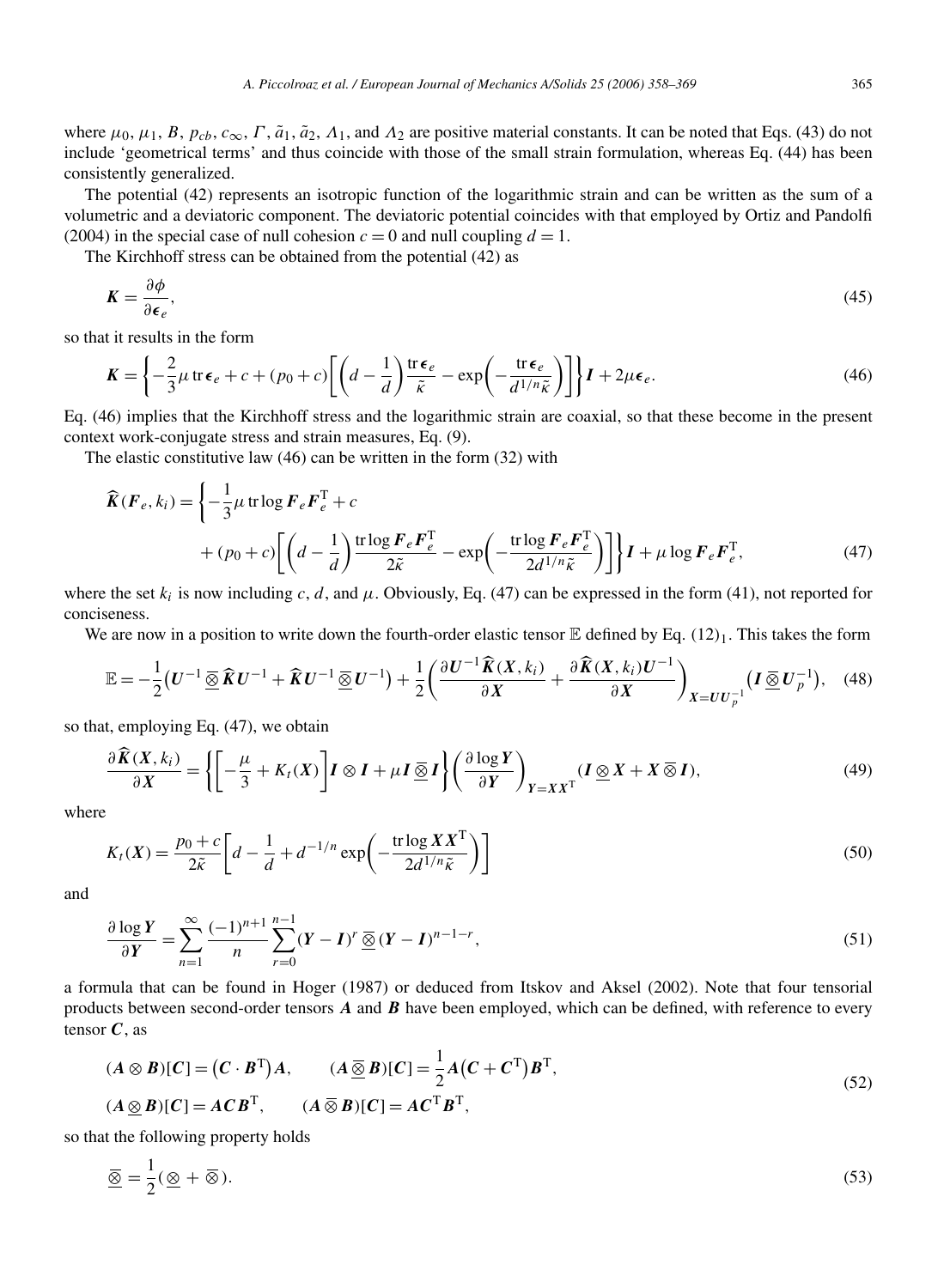# *5.2. The irreversible strain rate*

Eq.  $(15)$ <sub>1</sub> defines the irreversible strain rate, which, accordingly, may be calculated taking the derivatives of Eq.  $(41)$ in which  $K$  is given by Eq. (47). We obtain

$$
\dot{A}\mathbf{P} = \mathbb{G}\big[\dot{\mathbf{E}}_p^{(0)}\big],\tag{54}
$$

where tensor  $\mathbb{G}$ , assumed positive definite, is given by

J.

 $\mathbb{R}^2$ 

$$
\mathbb{G} = -\frac{1}{2}\xi_2 \mathbb{E}^{-1} \Bigg[ \Bigg( U^{-1} \frac{\partial \widehat{K}}{\partial c} + \frac{\partial \widehat{K}}{\partial c} U^{-1} \Bigg) \otimes I \Bigg] - \frac{1}{2}\xi_3 \mathbb{E}^{-1} \Bigg[ \Bigg( U^{-1} \frac{\partial \widehat{K}}{\partial d} + \frac{\partial \widehat{K}}{\partial d} U^{-1} \Bigg) \otimes I \Bigg] - \frac{1}{2}\xi_4 \mathbb{E}^{-1} \Bigg[ \Bigg( U^{-1} \frac{\partial \widehat{K}}{\partial \mu} + \frac{\partial \widehat{K}}{\partial \mu} U^{-1} \Bigg) \otimes I \Bigg] + \frac{1}{2} \mathbb{E}^{-1} \Bigg( \frac{\partial U^{-1} \widehat{K}(X)}{\partial X} + \frac{\partial \widehat{K}(X) U^{-1}}{\partial X} \Bigg)_{X=UU_p^{-1}} \Big( U U_p^{-1} \underline{\overline{\otimes}} U_p^{-1} \Bigg) \frac{\partial \exp E_p^{(0)}}{\partial E_p^{(0)}},
$$
(55)

in which

$$
\frac{\partial \widehat{K}}{\partial c} = \left\{ 1 + \left[ \left( d - \frac{1}{d} \right) \frac{\text{tr}\log U U_p^{-2} U}{2\tilde{\kappa}} - \exp\left( -\frac{\text{tr}\log U U_p^{-2} U}{2d^{1/n} \tilde{\kappa}} \right) \right] \right\} I,\tag{56}
$$

$$
\frac{\partial \widehat{\mathbf{K}}}{\partial d} = \left\{ \frac{(p_0 + c) \operatorname{tr} \log U U_p^{-2} U}{2 \tilde{\kappa}} \left[ 1 + \frac{1}{d^2} - \frac{1}{2n d^{1+1/n}} \exp\left( -\frac{\operatorname{tr} \log U U_p^{-2} U}{2 d^{1/n} \tilde{\kappa}} \right) \right] \right\} I, \tag{57}
$$

$$
\frac{\partial \widehat{K}}{\partial \mu} = \left( -\frac{1}{3} \text{tr} \log U U_p^{-2} U \right) I + \log U U_p^{-2} U,\tag{58}
$$

and

$$
\xi_2 = -\frac{c_{\infty} \Gamma H (p_c - p_{cb}) \exp[-\Gamma(p_c - p_{cb})] p_c^2 \exp(\text{tr } E_p^{(0)})}{\tilde{a}_1 A_1 \exp(-A_1/p_c) + \tilde{a}_2 A_2 \exp(-A_2/p_c)},
$$
\n(59)

$$
\xi_3 = -\frac{BH(p_c - p_{cb})p_c^2 \exp(\text{tr}\,E_p^{(0)})}{\tilde{a}_1 A_1 \exp(-A_1/p_c) + \tilde{a}_2 A_2 \exp(-A_2/p_c)},\tag{60}
$$

$$
\xi_4 = \left(d - \frac{1}{d}\right)\mu_1 \xi_2 + c\left(1 + \frac{1}{d^2}\right)\mu_1 \xi_3. \tag{61}
$$

Note that the exponential of a tensor (see e.g. Itskov and Aksel, 2002, for the definition) has been introduced in Eq. (55), together with its gradient, defined as

$$
\frac{\partial \exp E_p^{(0)}}{\partial E_p^{(0)}} = \sum_{n=1}^{\infty} \frac{1}{n!} \sum_{r=0}^{n-1} \left( E_p^{(0)} \right)^r \overline{\underline{\otimes}} \left( E_p^{(0)} \right)^{n-1-r},\tag{62}
$$

a formula given by Itskov and Aksel (2002).

## *5.3. The yield function*

In the absence of *ad hoc* experimental results, we employ for simplicity a yield function with same form adopted for the infinitesimal theory (see Part I of this paper and Bigoni and Piccolroaz, 2004), where now the Cauchy stress is replaced by the Biot stress  $T^{(1)}$ . This can be pursued re-defining the invariants p, q and  $\theta$  in terms of Biot stress

$$
p = -\frac{\text{tr}\,T^{(1)}}{3}, \quad q = \sqrt{3J_2}, \quad \theta = \frac{1}{3}\cos^{-1}\left(\frac{3\sqrt{3}}{2}\frac{J_3}{J_2^{3/2}}\right),\tag{63}
$$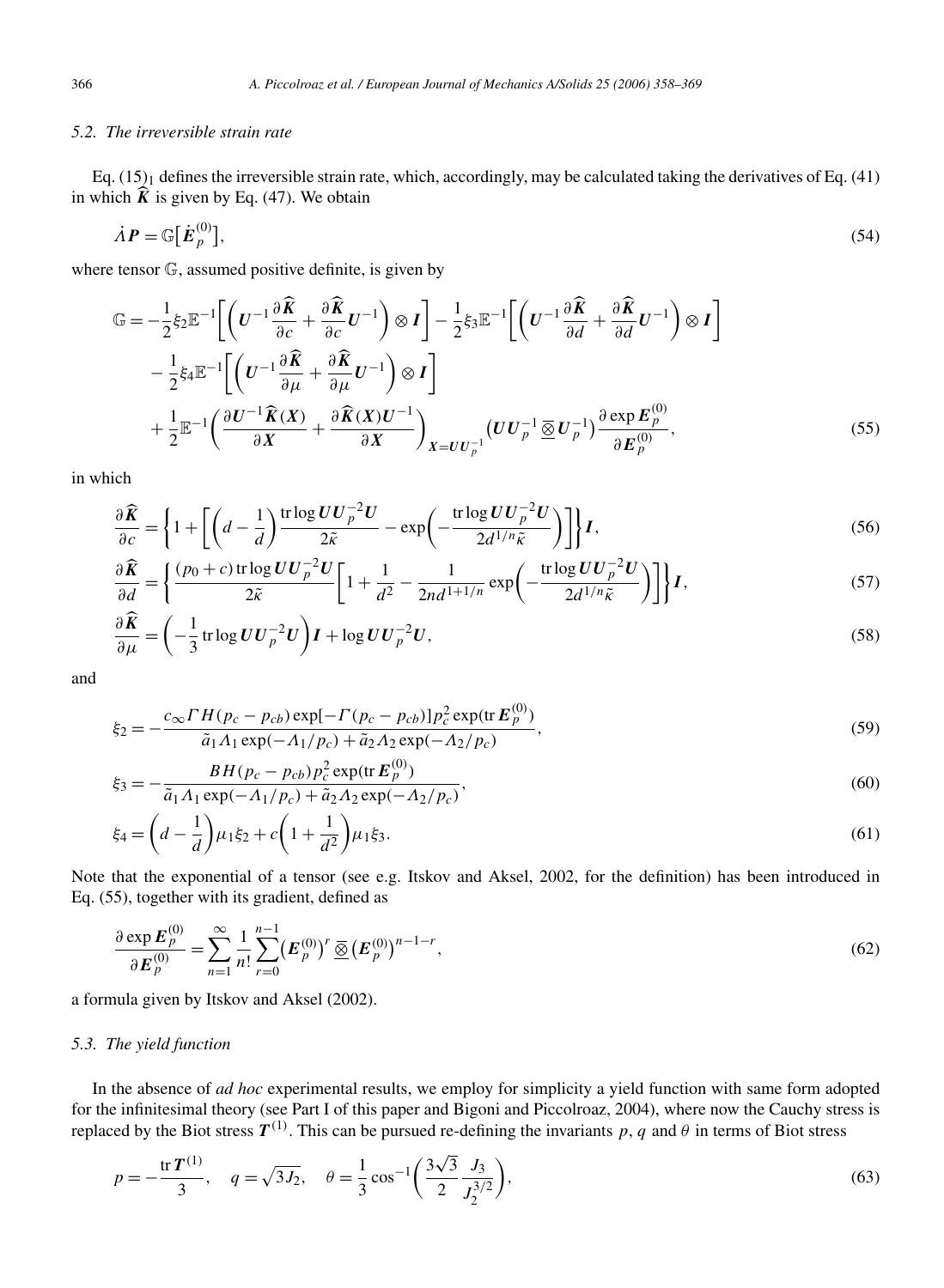where  $\theta \in [0, \pi/3]$  and

$$
J_2 = \frac{1}{2} \operatorname{dev} \boldsymbol{T}^{(1)} \cdot \operatorname{dev} \boldsymbol{T}^{(1)}, \quad J_3 = \frac{1}{3} \operatorname{tr} (\operatorname{dev} \boldsymbol{T}^{(1)})^3,
$$
  
 
$$
\operatorname{dev} \boldsymbol{T}^{(1)} = \boldsymbol{T}^{(1)} - \frac{\operatorname{tr} \boldsymbol{T}^{(1)}}{3} \boldsymbol{I}.
$$
 (64)

As a consequence, the yield function takes a form of the type  $f_{T^{(1)}}(T^{(1)}, K) \leq 0$ , namely,

$$
F(T^{(1)}, p_c, c) = f(p, p_c, c) + \frac{q}{g(\theta)},
$$
\n(65)

where  $p_c$  and  $c$  are the parameters governing the change in shape of the yield surface caused by the hardening (as in the infinitesimal theory), and

$$
f(p, p_c, c) = \begin{cases} -Mp_c \sqrt{(\Phi - \Phi^m) [2(1 - \alpha)\Phi + \alpha]} & \text{if } \Phi \in [0, 1], \\ +\infty & \text{if } \Phi \notin [0, 1], \end{cases}
$$
(66)

in which

$$
\Phi = \frac{p + c(\text{tr}\, E_p^{(0)})}{p_c(\text{tr}\, E_p^{(0)}) + c(\text{tr}\, E_p^{(0)})}
$$
(67)

and

$$
g(\theta) = \frac{1}{\cos\left[\beta\pi/6 - (1/3)\cos^{-1}(\gamma\cos 3\theta)\right]}.
$$
\n(68)

Note that  $M$ ,  $m$ ,  $\alpha$ ,  $\beta$ , and  $\gamma$  are material parameters with the same meaning as in the infinitesimal theory (already described in Part I of this paper and by Bigoni and Piccolroaz, 2004).

The yield function gradient

$$
\mathbf{Q} = \frac{\partial F(\mathbf{T}^{(1)}, p_c, c)}{\partial \mathbf{T}^{(1)}},\tag{69}
$$

can be obtained directly from the yield function (65) or from the corresponding equations in Part I of this paper (Appendix A), with  $T^{(1)}$  replacing  $\sigma$ .

## *5.4. Flow rule and hardening modulus*

The flow mode tensor  $P$  is postulated in the form

$$
P = Q - \frac{\text{tr } Q}{3} \epsilon (1 - \Phi) I,\tag{70}
$$

where  $0 \le \epsilon \le 1$  is a nonassociativity parameter, null for associative flow rule.

The hardening modulus can be calculated from the definition (21) in the form

$$
\dot{A}h = -\left(\frac{\partial F}{\partial p_c}\dot{p}_c + \frac{\partial F}{\partial c}\dot{c}\right),\tag{71}
$$

where

$$
\frac{\partial F}{\partial p_c} = -M \sqrt{(\Phi - \Phi^m) \left[ 2(1 - \alpha)\Phi + \alpha \right]}
$$
  
+ 
$$
M \frac{p_c(p+c)}{(p_c+c)^2} \frac{(1 - m\Phi^{m-1}) \left[ 2(1 - \alpha)\Phi + \alpha \right] + 2(1 - \alpha)(\Phi - \Phi^m)}{2\sqrt{(\Phi - \Phi^m) \left[ 2(1 - \alpha)\Phi + \alpha \right]}}
$$
, (72)

and

$$
\frac{\partial F}{\partial c} = -M \frac{p_c(p_c - p)}{(p_c + c)^2} \frac{(1 - m\Phi^{m-1})[2(1 - \alpha)\Phi + \alpha] + 2(1 - \alpha)(\Phi - \Phi^m)}{2\sqrt{(\Phi - \Phi^m)[2(1 - \alpha)\Phi + \alpha]}},\tag{73}
$$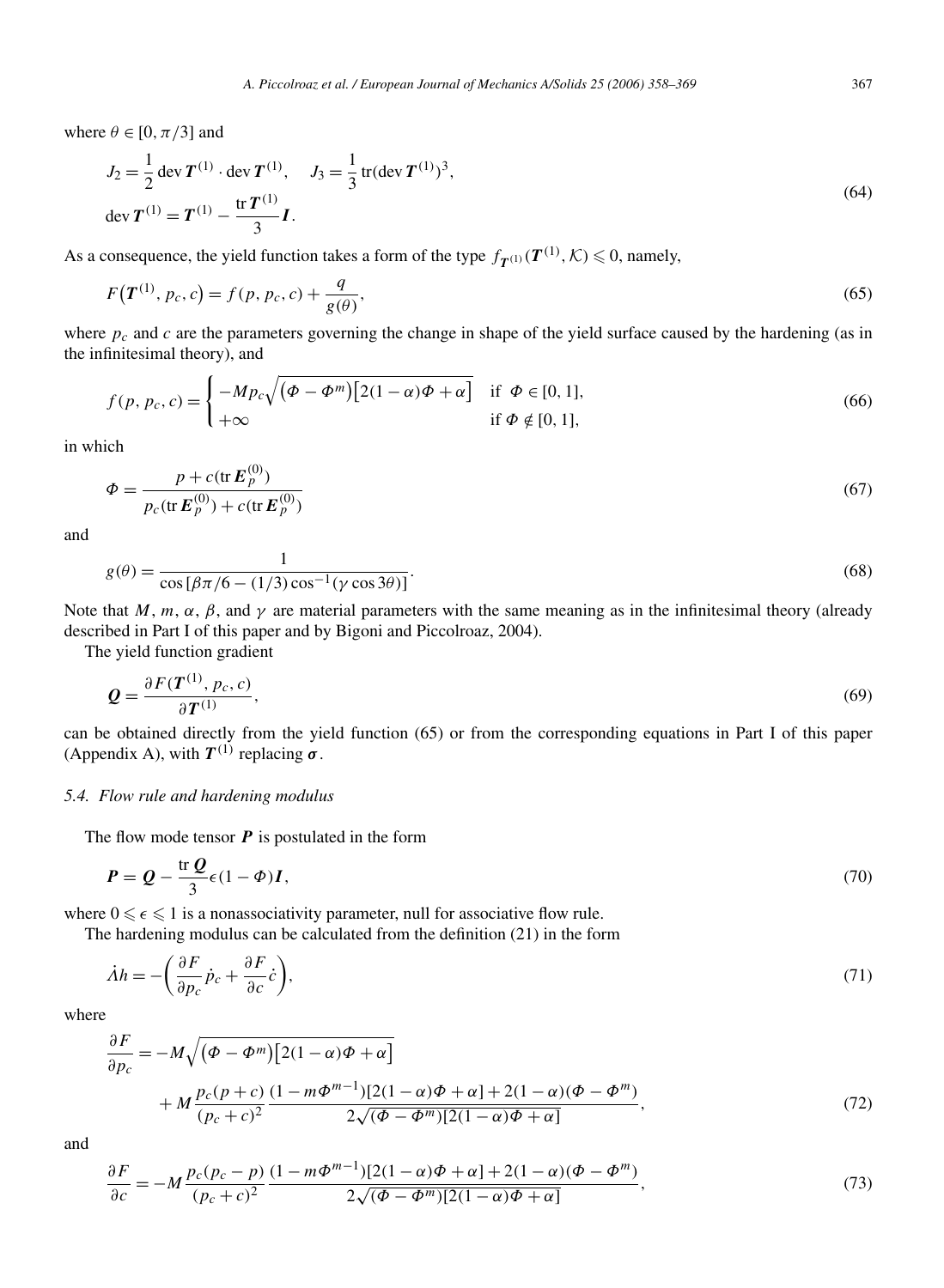in which

$$
\dot{p}_c = -\frac{p_c^2 \exp(\text{tr}\, \mathbf{E}_p^{(0)})}{\tilde{a}_1 A_1 \exp(-A_1/p_c) + \tilde{a}_2 A_2 \exp(-A_2/p_c)} \,\text{tr}\, \dot{\mathbf{E}}_p^{(0)},\tag{74}
$$

and

$$
\dot{c} = c_{\infty} \Gamma H (p_c - p_{cb}) \exp \left[ -\Gamma (p_c - p_{cb}) \right] \dot{p}_c.
$$
\n(75)

Parameters  $\Lambda_1$ ,  $\Lambda_2$ ,  $\tilde{a}_1$ ,  $\tilde{a}_2$ ,  $c_\infty$ ,  $\Gamma$ , and  $p_{cb}$  have been introduced and motivated in Part I of this paper.

## *5.5. The rate constitutive equations for the compaction model*

The elastoplastic incremental constitutive equations (18), written in terms of Biot stress  $T^{(1)}$  and conjugate strain  $E^{(1)} = U - I$ , take the form

$$
\dot{\boldsymbol{T}}^{(1)} = \begin{cases} \mathbb{E}[\dot{\boldsymbol{E}}^{(1)}] - \frac{1}{g} \langle \boldsymbol{Q} \cdot \mathbb{E}[\dot{\boldsymbol{E}}^{(1)}] \rangle \mathbb{E}[\boldsymbol{P}] & \text{if } F(\boldsymbol{T}^{(1)}, p_c, c) = 0, \\ \mathbb{E}[\dot{\boldsymbol{E}}^{(1)}] & \text{if } F(\boldsymbol{T}^{(1)}, p_c, c) < 0, \end{cases}
$$
\n(76)

where the elastic tensor  $E$  is given by Eqs. (48)–(51), the yield function  $F(T^{(1)}, p_c, c)$  by Eqs. (65)–(68) and the yield function gradient *Q* and flow mode tensor *P* by Eqs. (69) and (70). The plastic modulus *g* is provided by Eq. (20), where  $h$ , the hardening modulus, is obtained substituting Eq.  $(54)$  into Eqs.  $(74)$ – $(75)$  and Eq.  $(71)$ , thus yielding

$$
h = -\left(\frac{\partial F}{\partial p_c}\bar{p}_c + \frac{\partial F}{\partial c}\bar{c}\right),\tag{77}
$$

where *∂F/∂pc* and *∂F/∂c* are specified by Eqs. (72)–(73) and

$$
\bar{p}_c = -\frac{p_c^2 \exp(\text{tr}\, \boldsymbol{E}_p^{(0)})}{\tilde{a}_1 \Lambda_1 \exp(-\Lambda_1/p_c) + \tilde{a}_2 \Lambda_2 \exp(-\Lambda_2/p_c)} \text{tr}\, \mathbb{G}^{-1}[\boldsymbol{P}],
$$
\n
$$
\bar{c} = c_{\infty} \Gamma H(p_c - p_{cb}) \exp[-\Gamma(p_c - p_{cb})]\bar{p}_c,
$$
\n(78)

in which tensor  $\mathbb G$  is explicated by Eqs. (55)–(62).

#### **6. Conclusions**

A new, consistent generalization to large strains of elastoplasticity theory with coupling between elastic and plastic properties has been given, based on work-conjugate variables and isotropy of the elastic response. This has permitted the extension to large strains of the model introduced in Part I of this paper, to describe granular materials becoming cohesive during mechanical, cold densification. Therefore, the model allows the simulation of forming processes of green bodies from ceramic powders, including situations in which large strains are involved.

#### **Acknowledgements**

Financial support of MIUR-COFIN 2003 'Fenomeni di degrado meccanico di interfacce in sistemi strutturali: applicazioni in Ingegneria Civile ed a campi di ricerca emergenti' is gratefully acknowledged.

# **References**

- Bigoni, D., 1996. On smooth bifurcations in non-associative elastoplasticity. J. Mech. Phys. Solids 44, 1337–1351.
- Bigoni, D., 2000. Bifurcation and instability of non-associative elastoplastic solids. In: Petryk, H. (Ed.), Material Instabilities in Elastic and Plastic Solids. In: CISM Lecture Notes, vol. 414. Springer-Verlag, Wien, pp. 1–52.
- Bigoni, D., Piccolroaz, A., 2004. Yield criteria for quasibrittle and frictional materials. Int. J. Solids Struct. 41, 2855–2878.
- Borja, R.I., Tamagnini, C., 1998. Cam-clay plasticity. Part III: Extension of the infinitesimal model to include finite strains. Comput. Methods Appl. Math. 155, 73–95.

Callari, C., Auricchio, F., Sacco, E., 1998. A finite-strain Cam-clay model in the framework of multiplicative elasto-plasticity. Int. J. Plasticity 14, 1155–1187.